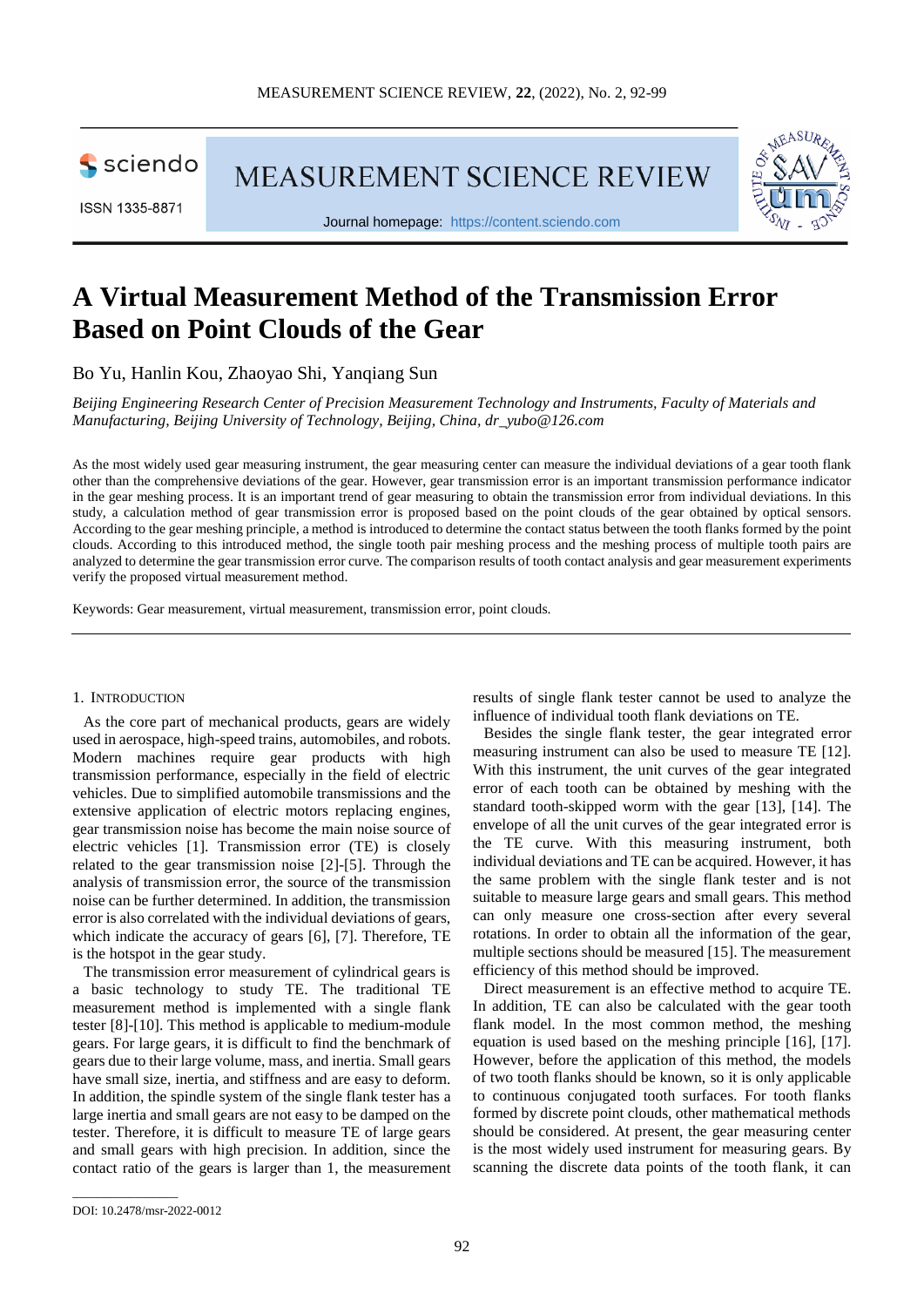measure individual deviations such as profile deviation, helix deviation, and pitch deviation [18], [19]. TE of gears can be obtained from individual deviations so as to realize the measurement of TE of large gears and small gears. However, the gear measurement center only acquires partial information of the gear [20]. There is a difference between actual TE and the TE calculated with these data points.

In this study, a virtual measurement method of cylindrical gear transmission error is proposed based on the point clouds of tooth flanks measured by the optical approach. In the proposed method, point clouds are directly used to establish the model of the gear and calculate TE. The proposed method can replace the traditional TE measuring method. This method is applicable to most cylindrical gears. Based on the point clouds of the tooth flanks obtained with the optical approach, it can be applied in rapid on-line testing of automobile gears to obtain individual deviations and TE of gears. It is of great significance to the analysis of transmission noise.

# 2. VIRTUAL MEASUREMENT PROCESS OF TE OF CYLINDRICAL **GEARS**

The virtual measurement method of the transmission error of cylindrical gears is established on the basis of the point clouds of tooth flanks, as shown in Fig.1.



Fig.1. Flow chart of virtual measurement.

First, the gear measuring center is used to obtain point clouds of tooth flanks. This process can use the traditional contact probe, but the measured data points are not enough to describe the meshing characteristics of the whole tooth flank. The optical measurement approach can obtain more complete information of tooth flanks and is more suitable for this process.  $\vec{P}_{ijk}$  is used to represent the point clouds of the measured gear, which are composed of several layers of data points. *i* represents the sequence number of the tooth flank,  $i \in \{1, 2, \dots, n\}$ . *k* represents the layer sequence number of the data points on the current tooth flank,  $k \in \{1, 2, \dots, m\}$ . *j* represents the sequence number of the data point in the current layer,  $j \in \{1, 2, \dots, q\}$ . *n* is the number of measured gear teeth. *<sup>m</sup>* is the number of the layers of point clouds and *q* is the number of the points in each layer.

Then, the measurement coordinate system of the single flank testing is established and the data points of the *i-*th tooth flank are extracted from the point clouds of the whole measured gear. According to the spatial relationship between the measured gear and the master gear, the limit angles of the meshing process of the single tooth pair are determined. The meshing process includes the engaging-in tip meshing process, normal meshing process, and engaging-out tip meshing process [14]. In the range of the limit angle, the minimum rotation angle of the master gear is used to determine the meshing status of the discrete tooth flank at each angle of the measured tooth flank. The minimum rotation angle is the angle of the master gear when it meshes with the measured gear. According to the single flank composite deviation calculation method, the TE curve of the single tooth flank can be obtained. Through changing the sequence number of the tooth flank involved in the meshing until  $i = n$ , it is easy to acquire the TE curves of different tooth flanks.

As the initial position of each tooth flank is different, the rotation angle of each tooth flank to the meshing zone is also different. With the rotation angle as the abscissa and TE as the ordinate, a coordinate system is established. All the TE curves of the tooth flanks are placed in the same coordinate system. Since the contact ratio of the gear is bigger than 1, the zones where the curves overlap are the double-engagement zones, whereas other zones are the single-engagement zones. The TE curve of the whole gear can be obtained with the envelope of the curves.

## 3. MODEL OF TRANSMISSION ERROR OF A CYLINDRICAL GEAR

Fig.3. shows the virtual measurement method of TE. The calculation method of TE is introduced below. First, the point clouds are divided into *n* flanks. On each flank, they are divided into *m* layers and there are *q* points on each layer. Second, TE of each single flank pair is calculated with the minimum rotation angle method. At last, TE of each single flank pair is combined together to form the TE curve of the gear.

# *3.1. Single flank testing coordinate system*

Virtual measurement is achieved with imaginary gears for single flank testing. It involves two cylindrical gears. One is a master gear as the theoretical gear, the other is a gear composed of point clouds as the measured gear.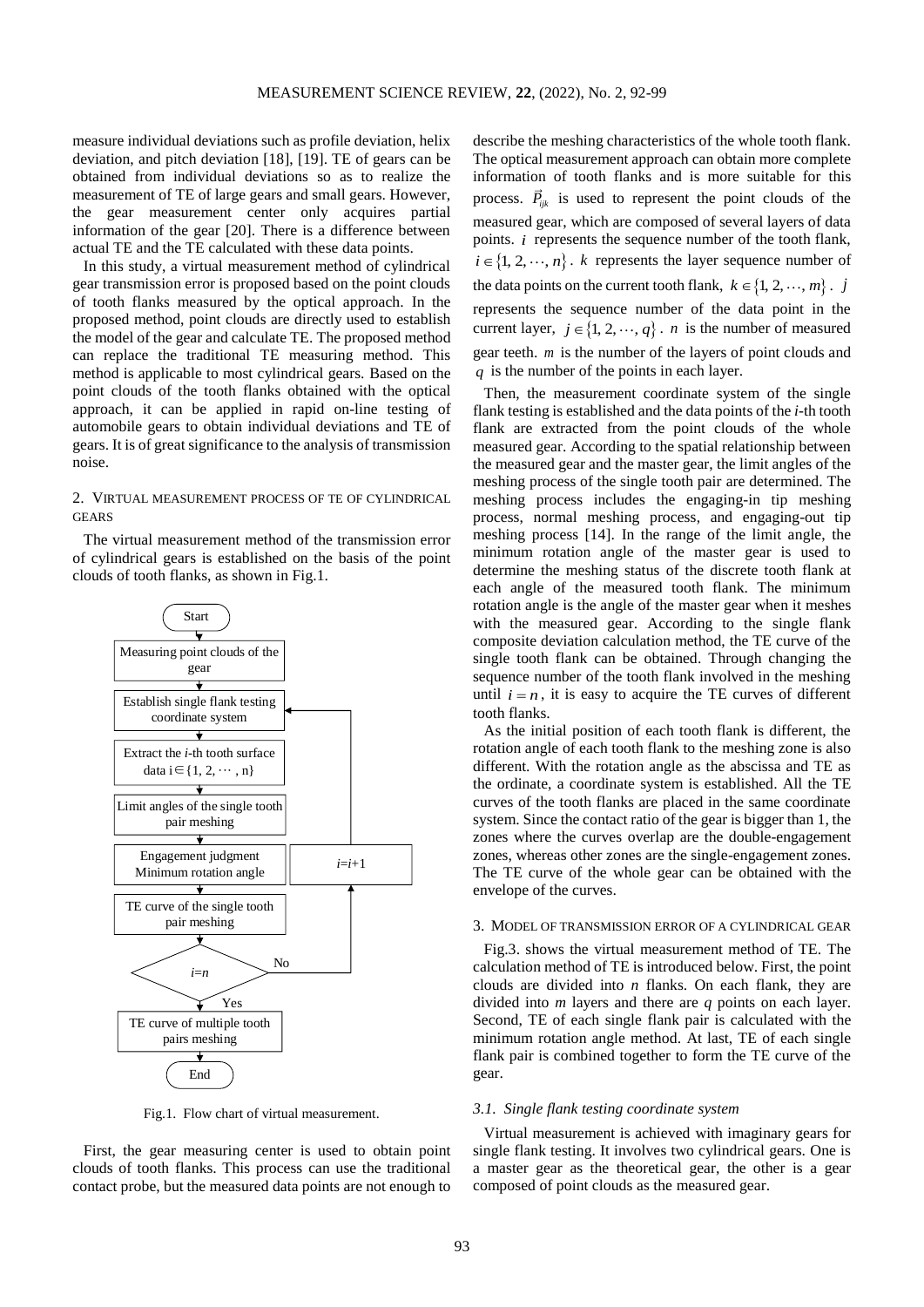As shown in Fig.2.,  $S_1$ ( $O_1$ ; $x_1$ , $y_1$ , $z_1$ ) is the coordinate system of the master gear and rotates with the master gear. Point  $O_1$  is the origin of  $S_1(O_1; x_1, y_1, z_1)$ .  $S_2(O_2; x_2, y_2, z_2)$ is the coordinate system of the measured gear and rotates with the measured gear.  $O_2$  is the origin of  $S_2$ ( $O_2$ ;  $x_2$ ,  $y_2$ ,  $z_2$ ). The axis  $z_1$  is collinear with the axis of the master gear and the axis  $z_2$  is collinear with the axis of the measured gear. The surface  $x_1O_1y_1$  and the surface  $x_2O_2y_2$ are on the same plane and the axis  $x_1$  and the axis  $x_2$  are in the same straight line.  $O_1 O_2$  is the center distance between the two gears.



Fig.2. Coordinate system of single flank testing.

# *3.2. Analysis of the single tooth pair meshing*

As shown in Fig.3.,  $\Sigma_1$  is the theoretical tooth flank and  $\Sigma_2$ is the tooth flank when the  $i$ -th tooth of the measured gear is rotated clockwise by angle  $\varphi_2$ . Point *B* is any point of the tooth flank in the coordinate system  $S_2$  and the vector of Point *B* is  $\vec{P}_{ijk}$ . Plane *C* is a transverse section passing Point *B*.  $L_1$  is the theoretical gear tooth profile on Plane C and  $L_2$ is the tooth profile formed by the point clouds of the measured gear on Plane  $C$ . The vector set of tooth profile  $L<sub>2</sub>$  is:

$$
L_2: = \left\{ \vec{P}_{ijk} \middle| i = i_B, \ k = k_B, j \in \{1, 2, \cdots, q\} \right\}
$$
 (1)

where  $i_{B}$  is the sequence number of the current tooth on which Point *B* is;  $k<sub>B</sub>$  is the sequence number of the current layer on which Point *B* is.



Fig.3. Single tooth pair meshing.

In order to facilitate the analysis of the meshing process in Plane *C*, the plane is extracted, as shown in Fig.4.  $R_1$  and  $R_2$ are the reference radii of the theoretical gear and the measured gear, respectively. The current rotation angle of  $L_2$  is  $\varphi_2$ .  $\vec{r}_B$ is the vector of Point  $B$  in the coordinate system  $S_1$ .

$$
\vec{r}_B = M_{12} \vec{P}_{ijk} \tag{2}
$$

where  $M_{12}$  is the transformation matrix from the coordinate system  $S_2$  to  $S_1$ . If  $L_1$  meshes with  $L_2$  at Point A, the vector  $\vec{r}_A$  of Point *A* is expressed as:

$$
\vec{r}_A = \vec{r}_B \ . \tag{3}
$$



Fig.4. Tooth profiles on Plane *C*.

According to the forming principle of the involute helicoid, the tooth flank model is established as follows [21]:

$$
\vec{r}_A = \vec{r}_A(u_1, \theta_1, \varphi_1) \tag{4}
$$

where  $u_1$  is the parameter along the axis;  $\theta_1$  is the parameter along the tooth profile;  $\varphi_1$  is the rotation angle of the theoretical gear. According to the contact condition of the two tooth flanks, equation (5) can be established and the coordinates of Point  $A$  in  $S_1$  can be determined.

$$
\begin{cases} \vec{r}_A = \vec{r}_A(u_1, \theta_1, \varphi_1) \\ \vec{r}_A = \vec{r}_B \end{cases}
$$
 (5)

Equations (1) to (5) demonstrate the calculation process of the rotation angle  $\varphi_{1ijk}$  of  $L_1$  when  $\Sigma_1$  and  $\Sigma_{2i}$  are in contact  $\frac{z_2}{z_2}$   $\qquad \qquad$  *y*<sub>2</sub> at Point *B*. There are *q* points on  $L_2$ . As  $\varphi_2$  of  $\Sigma_{2i}$  is constant for the moment, all data points on  $L<sub>2</sub>$  are processed according to the above process so that a rotation angle  $\varphi_{\text{Lijk}}$  of  $L_{\text{i}}$  at each point on  $L_2$  is acquired. Minimum value of  $\varphi_{\text{lijk}}$  determines  $\overrightarrow{x_2}$  the status that  $L_1$  meshes with  $L_2$  on this plane and is expressed as:

$$
\varphi_{iik} = \min\{\varphi_{iijk}\} \quad i = i_1, k = k_B, j \in \{1, 2, \cdots, q\} \tag{6}
$$

This process is to judge the meshing point on one layer. There are *m* layers on the  $\Sigma_{2i}$ . For each layer,  $\varphi_{1ik}$  can be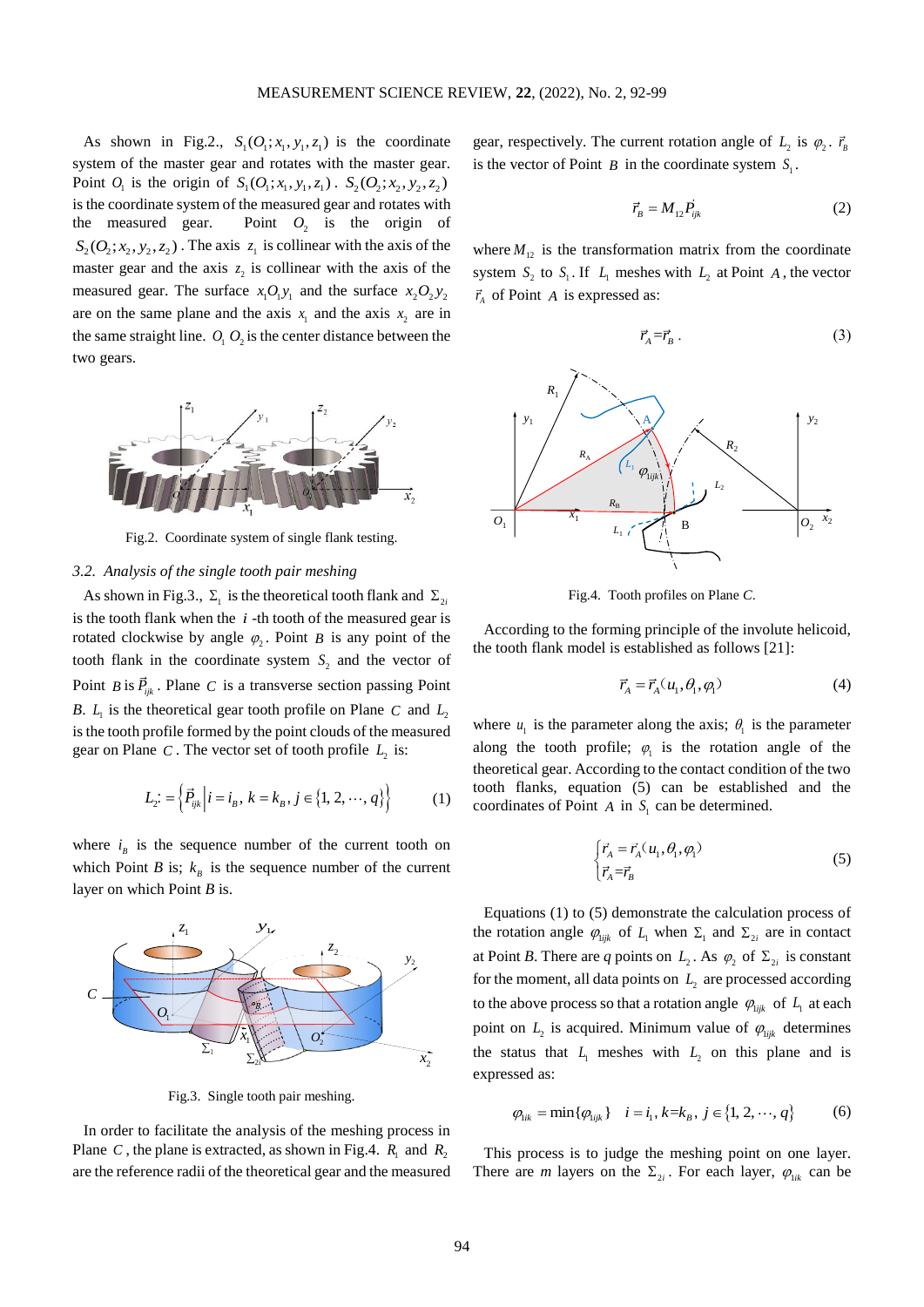calculated with equation (6). The minimum value of  $\varphi_{ijk}$ determines the status that  $\Sigma_1$  and  $\Sigma_{2i}$  are engaged with each other. The new minimum value is expressed as:

$$
\varphi_{1i} = \min\{\varphi_{1ik}\} \quad i = i_1, k \in \{1, 2, \cdots, m\}
$$
 (7)

When  $\varphi_2$  is changed to a new value, a new  $\varphi_{1i}$  of  $\Sigma_1$  is acquired through the above process.

In the meshing process, a single tooth flank goes through three stages: the engaging-in tip meshing stage in which the tooth tip of the driven gear slides on the tooth flank of the driving gear, the normal tooth profile meshing stage, and the engaging-out tip meshing stage in which the tooth tip of the driving gear slides on the tooth flank of the driven gear [14]. Therefore, the limit angles of the single tooth pair meshing are determined with the tip circles of the driving gear and the driven gear. In Fig.5., Point *M* and Point *N* are the intersection points of the two tip circles. The two points are the limit positions of the single tooth pair meshing.



Fig.5. Limit positions of the single tooth pair meshing.

In the range of the limit angles of the single tooth pair meshing, the meshing process of the whole tooth flank  $\Sigma_{2i}$ can be analyzed by changing the rotation angle  $\varphi_2$  of the measured gear. If  $\varphi_2$  varies from the engage-in stage to the engage-out stage (Position *N* to Position *M* in Fig.5.), a group of  $\varphi_{1i}$  one to one corresponding to  $\varphi_2$  are determined. In this way, TE of one single tooth pair can be calculated as:

$$
TE = \left[\varphi_2 - \left(\frac{Z_1}{Z_2}\right)\varphi_{1i}\right] \times r_{b2} \tag{8}
$$

where  $Z_1$  and  $Z_2$  are the numbers of the teeth of the theoretical gear and the measured gear, respectively;  $r_{b2}$  is the radius of the basic circle of the measured gear.

With TE as the vertical axis and  $\varphi_2$  as the horizontal axis, the TE curve of single tooth pair meshing is plotted in Fig.6.

## 3.3. *Analysis of multiple tooth pair meshing*

After the single tooth pair meshing process analysis in Section 3.2 is carried out for all tooth flanks, TE can be

obtained. As the initial position of each tooth flank is different, the rotation angle of each tooth flank to the meshing zone is different. TE data of all tooth flanks are plotted in the same coordinate system to form the red curve shown in Fig.3. In the coordinate system, the abscissa is the rotation angle of each tooth flank and the ordinate is TE at a corresponding angle. As the contact ratio of gears is larger than 1, the overlapping zone exists in the TE curves of two adjacent tooth flanks. With the formed envelope of the curves, the TE curve of the entire gear can be obtained as the black curve shown in Fig.6.

$$
TE = \begin{cases} TE_i & when TE_i \ge TE_{i+1} \\ TE_{i+1} & when TE_i < TE_{i+1} \\ i \in \{1, 2, \cdots, n\}, when i = n, TE_{i+1} = TE_1 \end{cases} \tag{9}
$$



Fig.6. TE curve of multiple tooth pair meshing.

#### 4. COMPARISON WITH TOOTH CONTACT ANALYSIS RESULTS

 $N \setminus \bigcup$  To verify the proposed method, the calculation results obtained with simulation data are compared with the results of the traditional tooth contact analysis (TCA). In TCA, continuous tooth flanks are used to calculate the meshing model. This method deals with the discrete simulated tooth flank. In this section, TE obtained from the single tooth pair meshing analysis is verified. The multiple tooth pair meshing analysis is verified by the measurement experiments in Section 5.

# *4.1. Parameters of gears*

The parameters of the tested gear and the master gear for the simulation are shown in Table 1.

Table 1. Parameters of the simulated gears.

| Parameters                 | Master Gear | <b>Tested Gear</b> |
|----------------------------|-------------|--------------------|
| Number of teeth            | 42          | 42                 |
|                            |             |                    |
| Module $/mm$               | 3           |                    |
| Pressure angle $\sqrt{\ }$ | 20          | 20                 |
| Tip diameter $/$ mm        | 132         | 132                |
| Root diameter / mm         | 124.5       | 124.5              |
| Facewidth / mm             |             |                    |

To show the influence of the tooth profile deviation on TE better, crowned errors are superimposed in the normal direction of the tooth profile. The maximum crowned error is 0.1 *mm*. In Fig.7., the blue line is the theoretical tooth profile and the black line is the tooth profile with errors.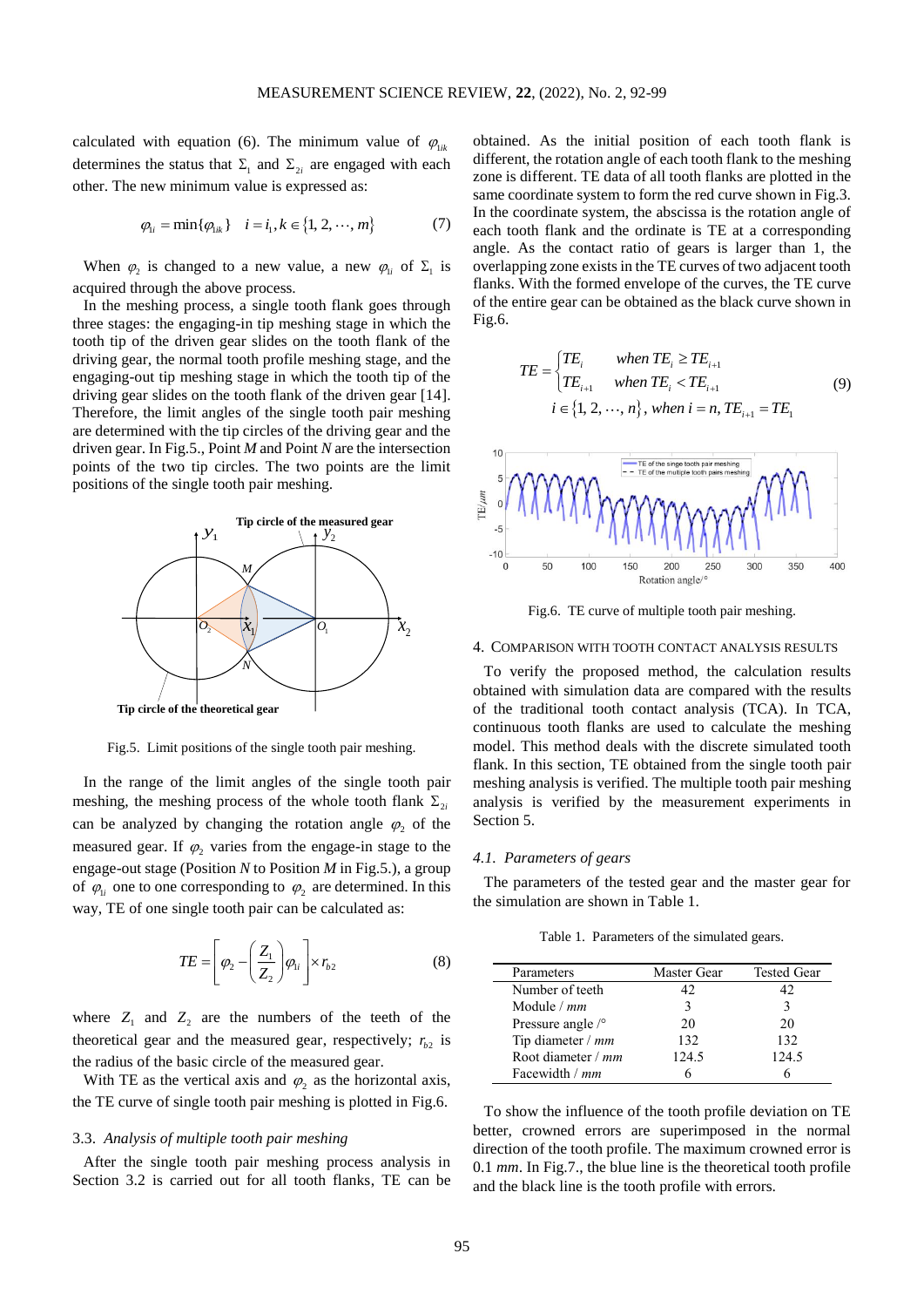

Fig.7. Simulated tooth profile.

# *4.2. Comparison of simulation results*

In Fig.8., TE calculated by TCA is marked as the black line and that of the proposed method is marked as the blue line.

Since the TE curves calculated with the two methods are similar, the difference cannot be directly observed from Fig.8. The difference between the two TE curves is shown in Fig.9.



Fig.8. Comparison of TE curves of virtual measurement and TCA.



Fig.9. Differences between TE curves of the two methods.

The result calculated by a computer is the numerical solution, indicating that an error exists depending on the solver. The accuracy in this case is limited to the order of magnitude, 10-11 *mm*.

Fig.9. illustrates that the difference of TE calculated by the two methods is about 10-8 *mm*. The small error is interpreted as follows. The number of discrete points is limited and the discrete points are used to replace the surface around them in the calculation, thus leading the loss of partial surface information. Therefore, the denser the discrete points are, the smaller the difference is.

During gear measurement, TE of the gear is usually 10-  $2 \sim 10^{-3}$  *mm* [22]. The accuracy of this method is determined by the density of the point clouds. The error in the case of this section is 10-8 *mm*, which is far less than the measured deviation. Therefore, the principle error of this method can be ignored.

#### 5. EXPERIMENTS AND DISCUSSION

# *5.1. Instruments*

# *5.1.1. Measurement of the point clouds of the gear*

The gear measuring center equipped with a line-structured laser sensor was used to obtain the point clouds on the surface of the gear. As shown in Fig.10., the measuring instrument is composed of a line-structured laser sensor, a fixture, a rotating platform, 3-D moving platform, and a measured gear. Through the movement of the 3-D platform, the position of the line-structured laser sensor can be adjusted to measure gears of different sizes. The measuring curve of the linestructured laser sensor is composed of 800 points and the measuring repeatability can reach 0.5 *μm*. The accuracy of the rotating platform is  $\pm 5$ ".



Fig.10. Measuring instrument of the point clouds of the gear.

#### *5.1.2. Measurement of TE*

To verify whether the virtual measurement method proposed in this paper can replace the actual measurement method, the results of this method are compared with the results measured by the single flank tester. As shown in Fig.11., it is mainly composed of a servo motor, two circular gratings, a torque sensor, and a hysteresis brake. The input part can move along the center distance direction to adjust the center distance between the master gear and the measured gear. The output part can move along the gear axis. By adjusting the center distance and the axial distance, the instrument can be adapted to the measurement of gears with different parameters. The measuring repeatability of the instrument is  $\pm 2 \mu m$ .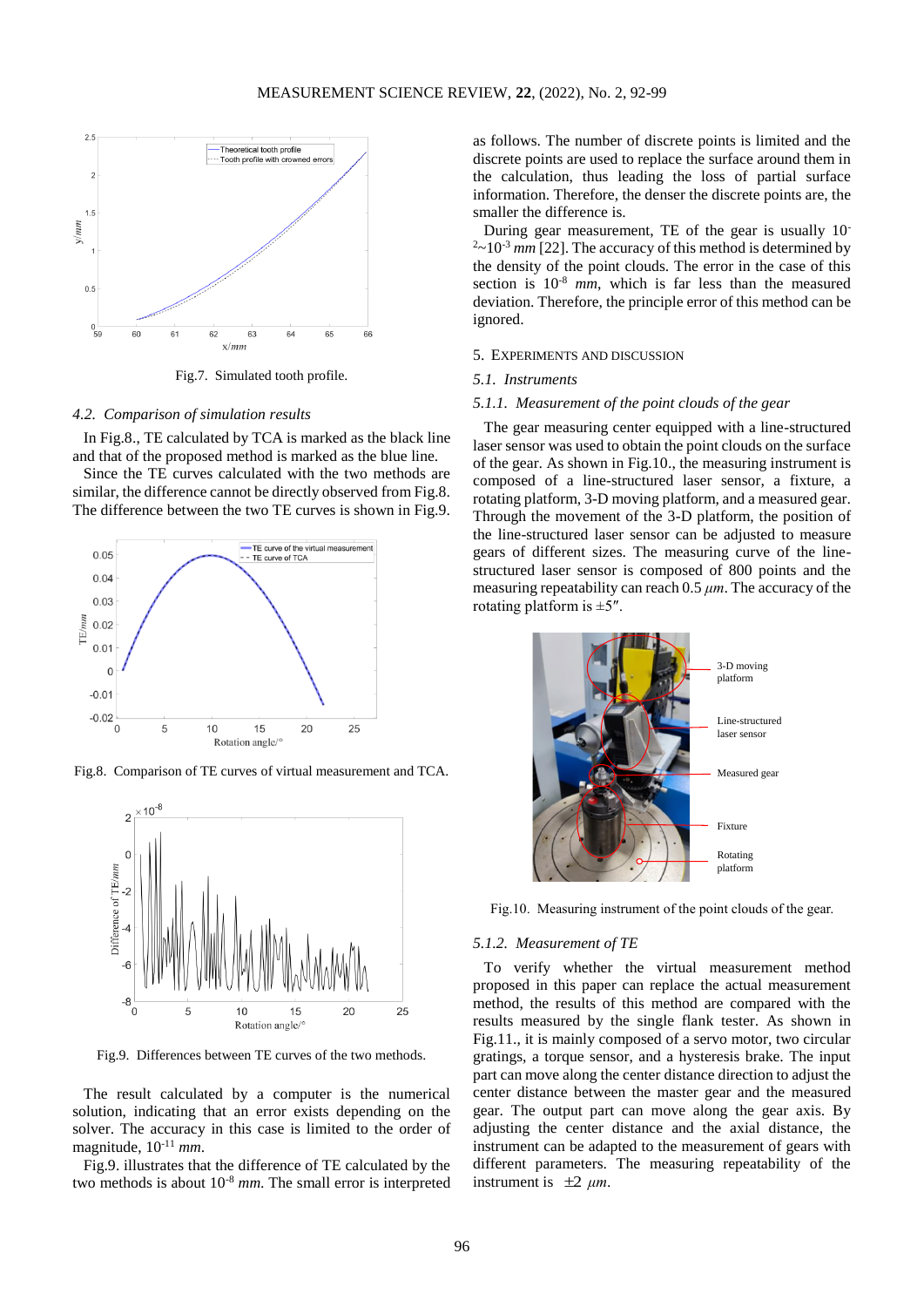

Fig.11. Single flank tester.

# *5.2. Parameters of the measured gears*

Table 2. shows the parameters of the measured gears. Gear 1 is a gear with a crowned modification. Gear 2 has a negative pressure angle error, whereas Gear 3 has a positive pressure angle error.

Table 2. Parameters of measured gears.

| Parameters                           | Master gear | Gear 1  | Gear <sub>2</sub> | Gear <sub>3</sub> |
|--------------------------------------|-------------|---------|-------------------|-------------------|
| Number of teeth                      | 38          | 23      | 23                | 23                |
| Module $/mm$                         |             |         |                   |                   |
| Pressure angle $\frac{\circ}{\circ}$ | 20          | 20      | 19                | 21                |
| Tip diameter $/$ mm                  | 40          | 25      | 25                | 25                |
| Root diameter / mm                   | 35.5        | 20.5    | 20.5              | 20.5              |
| Facewidth / mm                       | 13          | 6       | 6                 |                   |
| Modification                         | None        | Crowned | None              | None              |

## *5.3. Measured results*

# *5.3.1. Measured results from the point clouds of the gears*

The angle signal of the rotating platform is used as an external trigger source to synchronously trigger the linestructured laser sensor for data acquisition. The linestructured laser sensor performs one acquisition every 0.01° that the platform rotates. When the measured gear rotates a round with the rotating platform, the line-structured laser sensor scans the gear surface. In this way, the point clouds of the gear can be obtained. Fig.12. shows the point clouds of the gear. The errors are small and it is difficult to observe the differences among the point clouds of the three gears.



Fig.12. Point clouds of the measured gears.

According to the method proposed in this study, TE curves are derived from the point clouds of three gears. The calculation results are shown as red lines in Fig.13.

#### *5.3.2. Measured results from the single flank tester*

The driving gear was a master gear and the driven gear was a measured gear. When the driven gear rotated from 0° to 360°, the rotation angles of the driving gear and the driven gear were recorded. The measured curves of the TE of Gear 1, Gear 2, and Gear 3 are shown as the black lines in Fig.13.



Fig.13. Comparison of the results of the virtual measurement and the single flank tester for Gear 3.

#### *5.4. Discussion*

To compare the results of the virtual measurement and the single flank tester more clearly, the curves are plotted in Fig.13.

## *5.4.1. Analysis of Gear 1*

The crowned modification on the tooth profile of Gear 1 is directly mapped to TE. In Fig.13.a), the curve is a crowned shape in the single tooth pair meshing period. The number of single tooth meshing pair periods of the virtual measurement is the same as that of the measured curve. The differences between adjacent periods for two curves are similar, indicating that the pitch deviations of them are nearly the same. In a single tooth pair meshing cycle, the engage-in stages and the engage-out stages of the two curves both overlap well. In the middle stage, some parts overlap well, but other parts show the difference of 1~2 *μm*.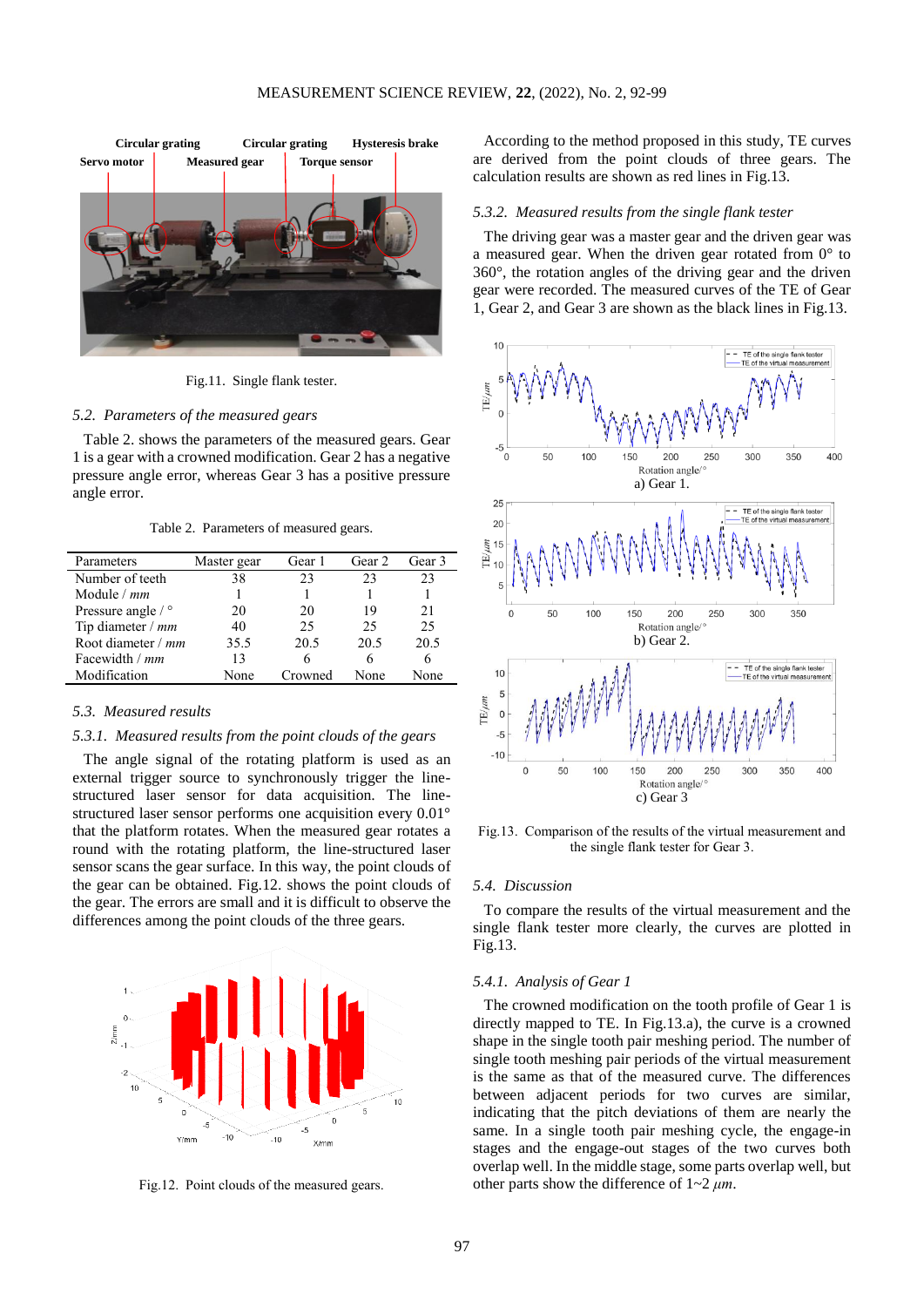According to the definition in ISO1328 [22], the tooth-totooth single flank composite deviation and the total single flank composite deviation are calculated with the data in Fig.13.a). The calculation results are provided in Table 3. The differences between the single flank composite deviations of the virtual measurement and the actual measurement are less than  $1 \mu m$ .

Table 3. Single flank composite deviations of Gear 1.

| Items                  | Tooth-to-tooth<br>single flank<br>composite<br>deviation / $\mu$ m | Total single flank<br>composite deviation<br>/ um |
|------------------------|--------------------------------------------------------------------|---------------------------------------------------|
| Virtual<br>measurement | 6.58                                                               | 11.76                                             |
| Actual<br>measurement  | 6 74                                                               | 12.54                                             |
| Differences            | $-0.16$                                                            | $-0.78$                                           |

# *5.4.2. Analysis of Gear 2*

The tooth profile of Gear 2 has a negative pressure angle error. In the engage-in stage, the negative pressure angle error leads to the tip meshing stage. TE decreases linearly in the normal tooth profile meshing stage. There are tip meshing stages in which the curves are steep (Fig.13.b)). Then, the normal meshing stage starts and TE decreases linearly.

The tooth-to-tooth single flank composite deviation and the total single flank composite deviation are calculated with the data in Fig.13.b). The calculation results are provided in Table 4. The differences between the single flank composite deviations of the virtual measurement and the actual measurement are less than 2 *μm*.

Table 4. Single flank composite deviations of Gear 2.

| <b>Items</b>           | Tooth-to-tooth single<br>flank composite<br>deviation / $\mu$ m | Total single flank<br>composite deviation /<br>иm |
|------------------------|-----------------------------------------------------------------|---------------------------------------------------|
| Virtual<br>measurement | 15.87                                                           | 19.00                                             |
| Actual<br>measurement  | 14.37                                                           | 17.41                                             |
| <b>Differences</b>     | 1.50                                                            | 1.59                                              |

# *5.4.3. Analysis of Gear 3*

The tooth profile of Gear 3 has a positive pressure angle error. In the single tooth pair meshing period, TE of gears with a positive pressure angle error increases linearly in the normal meshing stage. Due to the positive pressure angle errors, the tip meshing stage occurs at the engage-out stage, as shown in Fig.13.c). The single tooth pair meshing period starts with the normal meshing stage in which TE increases linearly. Then it enters the tip meshing stage in which the TE curve is relatively steep. The tip meshing stage is determined by the tip of the master gear. As the deviation of the master gear is small and the transition between the tip and the flank is smooth, TE data of the virtual measurement and the actual measurement are almost the same in the tip meshing stage.

The tooth-to-tooth single flank composite deviation and the total single flank composite deviation are calculated with the data in Fig.13.c). The calculation results are provided in Table 5. The differences between the single flank composite deviations of the virtual measurement and the actual measurement are less than 2 *μm*.

Table 5. Single flank composite deviations of Gear 3.

| <b>Items</b>           | Tooth-to-tooth single<br>flank composite<br>deviation / $\mu$ m | Total single flank<br>composite deviation /<br>ит |
|------------------------|-----------------------------------------------------------------|---------------------------------------------------|
| Virtual<br>measurement | 21.55                                                           | 22.82                                             |
| Actual<br>measurement  | 20.39                                                           | 21.90                                             |
| <b>Differences</b>     | 1.16                                                            | 0.92                                              |

#### 6. CONCLUSIONS

This article proposes a virtual measurement method for measuring TE of cylindrical gears based on point clouds of gears. With this method TE can be directly calculated with point clouds acquired by the gear measuring center equipped with optical sensors. Then, the tooth-to-tooth single flank composite deviation and the total single flank composite deviation can be determined. The calculation results are compared with the single tooth pair meshing process calculated by TCA, proving that the principle error of the virtual measurement method can be ignored. Therefore, the proposed method is correct. Three gears were used in actual measuring experiments and the experimental results were compared with those of the virtual measurement method. Although there were some differences between the results of the virtual measurement and the actual measurement, the TE curves were basically the same in general, indicating that the virtual measurement method could be used to measure TE of gears.

The virtual measurement method facilitates TE measurement because TE can be acquired by the gear measuring center without the single flank tester. When the proposed method is used to measure TE of two gears, the transmission characteristics of the gears can be predicted and utilized in gear pairing.

# ACKNOWLEDGMENT

This work was funded by National Key R&D Program of China (2018YFB2001400) and National Natural Science Foundation (52175036).

## **REFERENCES**

- [1] Liu, C.Z., Yin, X.S., Liao, Y.H., Yi, Y.Y., Qin D.T. (2020). Hybrid dynamic modeling and analysis of the electric vehicle planetary gear system. *Mechanism and Machine Theory*, 150, 103860. https://doi.org/10.1016/j.mechmachtheory.2020.10386  $\Omega$
- [2] Smith, J.D. (2003). *Gear Noise and Vibration*. New York: Marcel Dekker.